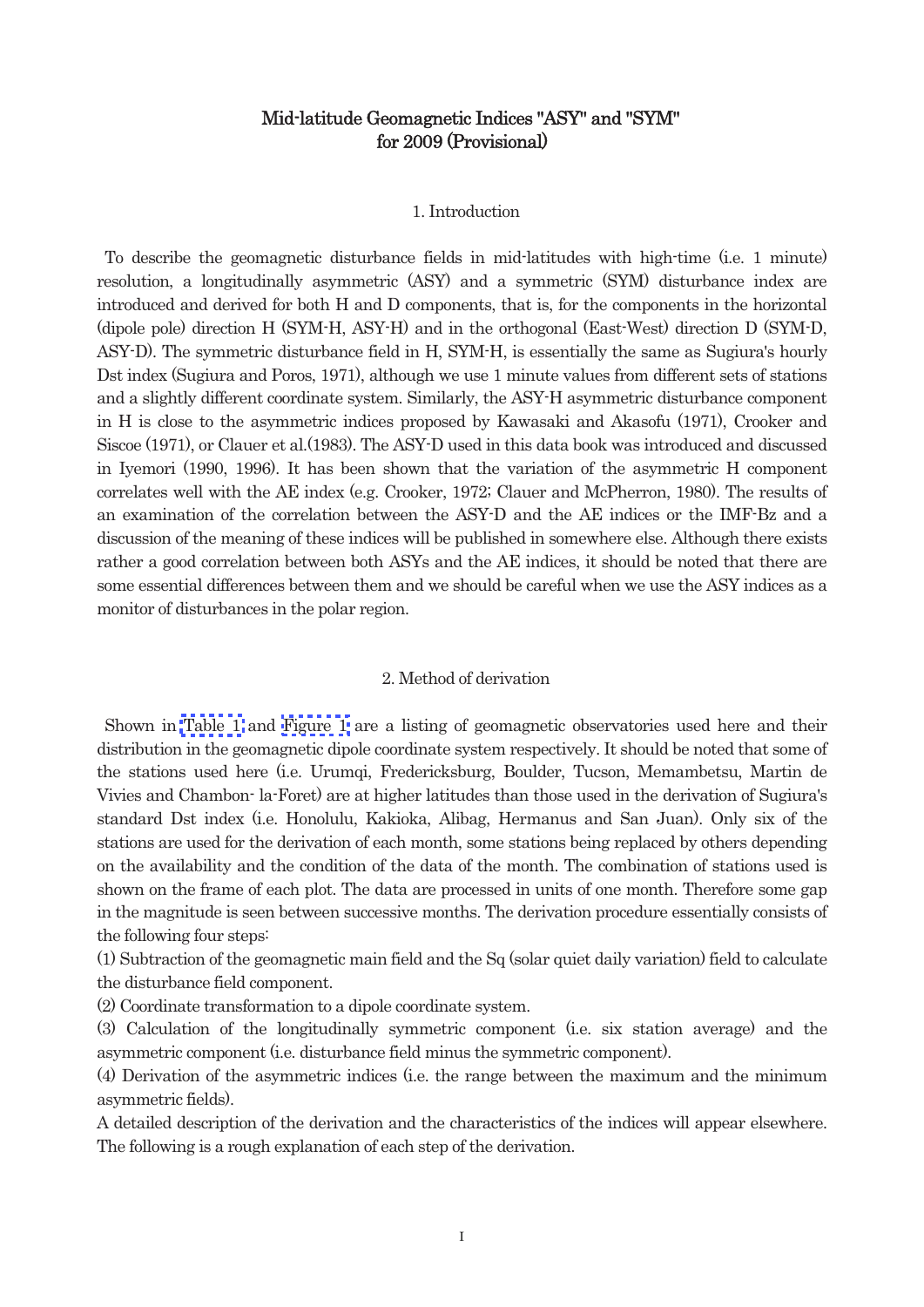TABLE 1.

<span id="page-1-0"></span>

| <b>STATION NAME</b> | <b>ABB</b>  | G.G.      | G.G.    | G.M.     | G.M.   | IINVARIANT ROTATION |         |
|---------------------|-------------|-----------|---------|----------|--------|---------------------|---------|
|                     | <b>CODE</b> | LAT.      | LONG.   | LAT.     | LONG.  | LAT.                | ANGLE   |
| San Juan            | <b>SJG</b>  | 18.110    | 293.850 | 28.04    | 6.54   | 32.5                | $-8.9$  |
| Fredericksburg      | <b>FRD</b>  | 38.200    | 282.630 | 48.14    | 353.93 | 50.4                | 0.4     |
| <b>Boulder</b>      | <b>BOU</b>  | 40.130    | 254.760 | 48.24    | 321.28 | 49.1                | 2.5     |
| Tucson              | TUC         | 32.170    | 249.270 | 39.73    | 316.74 | 39.7                | 2.7     |
| Honolulu            | <b>HON</b>  | 21.320    | 202.000 | 21.71    | 270.27 | 20.2                | 0.5     |
| Memambetsu          | <b>MMB</b>  | 43.910    | 144.189 | 35.63    | 211.74 | 34.9                | $-16.1$ |
| Urumqi              | WMQ.        | 43.800    | 87.700  | 34.34    | 162.53 | 36.5                | 7.66    |
| Alibag              | $\rm{ABG}$  | 18.638    | 72.872  | 10.37    | 146.55 |                     | 6.8     |
| Martin de Vivies    | AMS         | $-37.796$ | 77.574  | $-46.22$ | 144.93 | 48.6                | $-32.4$ |
| Hermanus            | <b>HER</b>  | $-34.425$ | 19.225  | $-34.08$ | 84.63  | 43.6                | $-10.1$ |
| Chambon-la-Foret    | <b>CLF</b>  | 48.025    | 2.261   | 49.75    | 85.80  | 45.7                | 13.6    |



Figure 1. Data are obtained at the observatories shown by the solid circles. The stations replaced with each other are connected by solid lines.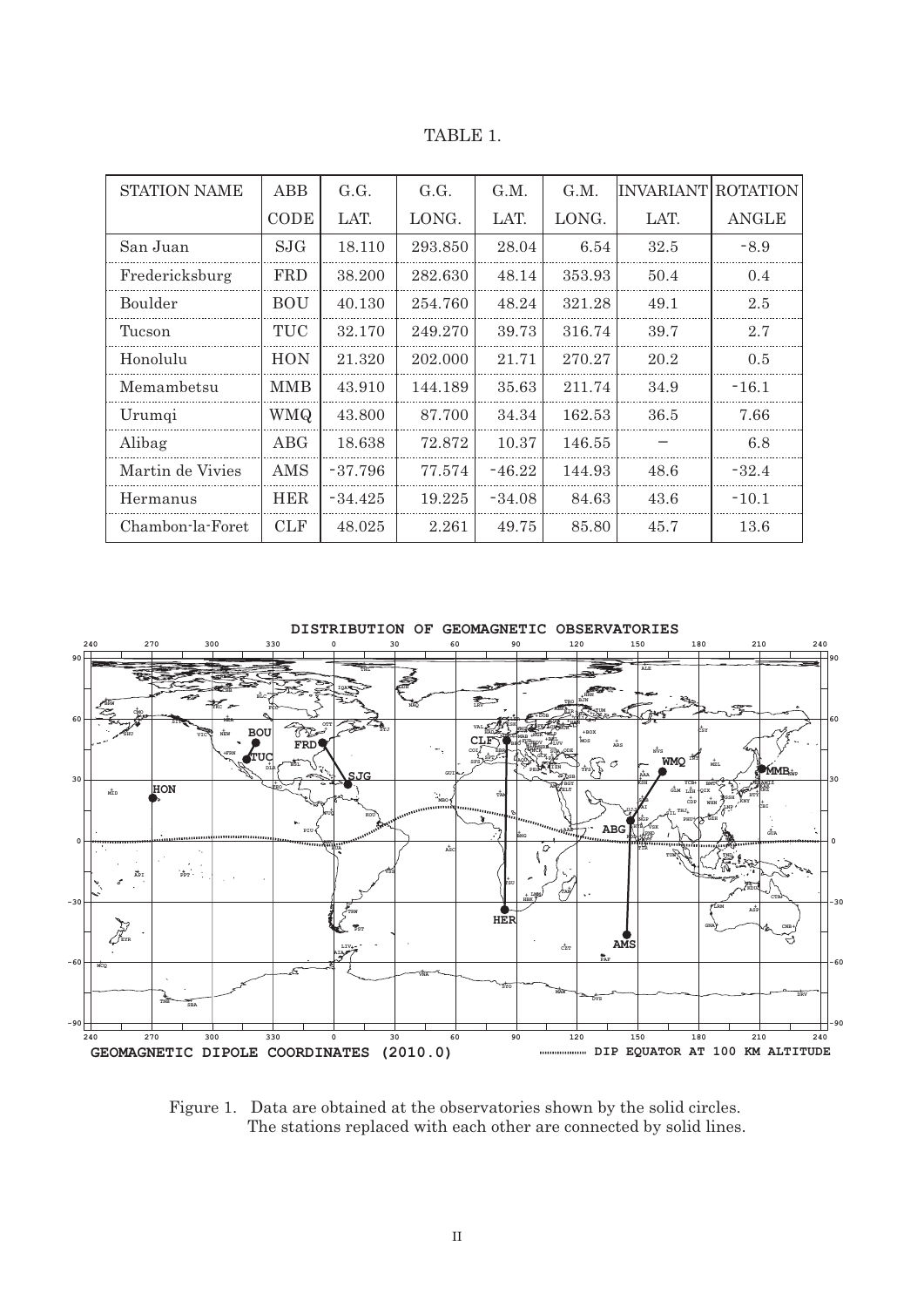## (1) Subtraction of the main field and the Sq field

The geomagnetic field consists of the main field, the solar quiet daily variation and the disturbance field. To get the disturbance field, the geomagnetic main field and the Sq field have to be subtracted. To calculate the base value including the Sq field, the data of international five quiet days are used. That is, the original data of the international 5-Q days of the month that include the Sq field as well as the geomagnetic main field are averaged every minute and fitted by B-spline functions. For some special cases where some of the 5-Q days are not suitable for the purpose because of missing data etc., another quiet day is selected from international 10 quiet days of the month. The period used for the quiet days is marked by the symbol 'Q' in the hourly value tables. The fitted values are then subtracted from original data to get the disturbance component.

## (2) Coordinate transformation

In a geomagnetic storm period, the ring current is the main source of the disturbance field in the H component observed at mid-latitudes. As the ring current flows in the magnetosphere at a distance of several Re (radius of the Earth) and in the equatorial plane, its geomagnetic effect should be nearly parallel to the dipole axis. On the other hand, the H direction at each observatory is generally different from the dipole pole direction because of the non-dipole component or local geomagnetic anomalies. Therefore the ring current effect is mixed into the D component. To minimize the ring current effect in the D-component, the data are transformed to the dipole coordinate system at each station. The differences between the dipole pole position and local geomagnetic direction are shown in Table 1.

# (3) Calculation of the symmetric components SYM-H and SYM-D

The longitudinally symmetric component is calculated by averaging the disturbance component at each minute for the 6 stations. For the H component, a latitudinal correction is made on the averaged value to get the value (SYM-H) which corresponds to Sugiura's equatorial Dst index, that is, it is divided by the 6-station average of  $\cos\theta_m$ , where  $\theta_m$  is the dipole latitude of each station, though the stations used, the coordinate system and the method to subtract the base value with Sq current effect are different from his method of derivation. On the symmetric component of D (SYM-D), we make no latitudinal correction at all.

# (4) Calculation of the asymmetric disturbance indices, ASY-H and ASY-D

The asymmetric component at each station is obtained by subtracting the symmetric component from each disturbance field. For the H component, the symmetric part is subtracted after making a latitudinal correction assuming that the SYM-H represents the magnitude of the uniform field parallel to the dipole axis generated by the ring current. After subtracting the symmetric part, a latitudinal correction is made by multiplying the normalization coefficient for each station which is determined empirically as the standard deviations of the asymmetric variation for the 6 stations become equal.

The ASY-H and the ASY-D indices are defined as the range between the maximum and the minimum deviation at each moment for the H and the D component, respectively.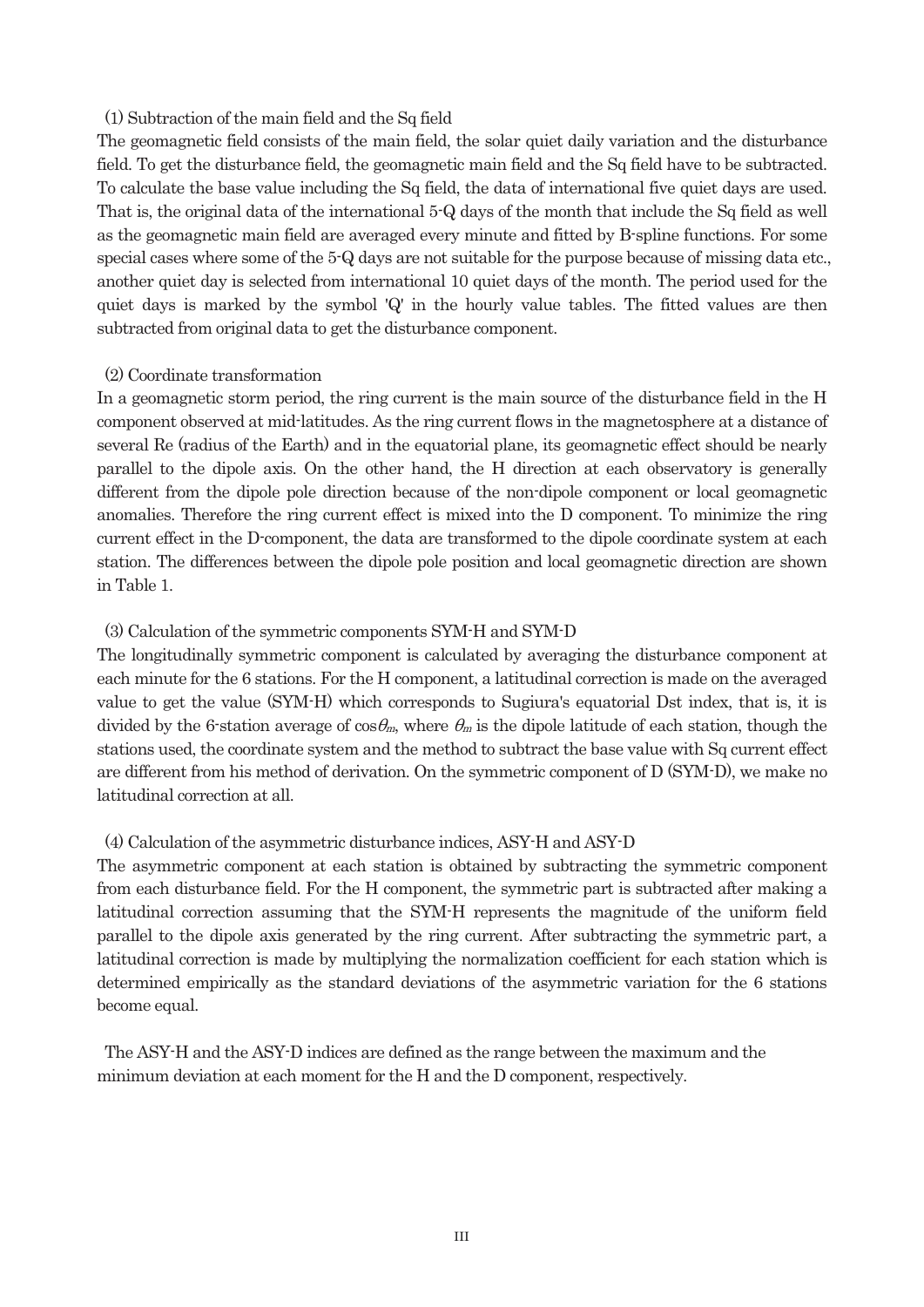#### 3. Explanation of the plots and hourly tables

Each frame of the plots in this data book covers a period of two days. The upper panel shows, from top to bottom, ASY-D, ASY-H (positive downward), SYM-D (thin line) and SYM-H (thick line). The lower panel shows the magnetic local time where the maximum (+) and minimum (-) asymmetric deviations are observed. For periods when one or more stations have no data, a dark bar with height proportional to the number of stations with missing data, is drawn at the bottom of the panel. A storm sudden commencement (SSC) and the start time of a solar flare effect (SFE) are indicated by solid and open triangles, respectively. The SSCs and SFEs are taken from the Solar Geophysical Data published by NOAA/NGDC. Cases where the highest quality of the SSC reported is 'C' or only one station reports an SFE are not indicated here. Therefore there may be many SSCs and SFEs not indicated by the symbols on these plots.

The hourly averaged value of the ASY-D and ASY-H indices are tabulated every month. The hourly SYM-H index is not tabulated to avoid confusion with the hourly Dst index. Instead of the tables of the SYM-H index, a comparison (i.e. the correlation plots) between the hourly SYM-H and the Quick-Look Dst index is shown in [Figures 3 \(a\)](#page-6-0)  $\cdot$  (b). The hourly SYM-D index is also not tabulated because the stations are insufficiently well distributed to properly treat the symmetric disturbance of the D component. The quiet days used for the calculation of the base line are marked by a symbol 'Q'. Most of the days correspond to the international 5-quiet days.

#### 4. Comparison with the AE indices and the Dst index

[Figures 2-a](#page-4-0) and [2-b](#page-5-0) are examples of a comparison between the ASY and SYM indices and the auroral electrojet indices, AE. [Figure 2-a](#page-4-0) shows a rather disturbed period and [Figure 2-b](#page-5-0) shows a moderately disturbed period. From these plots, the qualitative similarities and the differences between the ASY and AE indices can be seen. The main qualitative differences are seen in the spectral characteristics and in the sensitivity to minor substorm activity. The ASY indices are more smoothly varying and it is rather difficult for them to reflect minor substorm activity in the polar region. A quantitative comparison will appear elsewhere. Users should be aware that the ASY indices should not be used as substitutes for the AE indices, although there are some similarities between them.

A comparison of the hourly SYM-H index with the Quick-Look Dst index is shown in [Figures 3a](#page-6-0)  an[d 3b.](#page-7-0) We see some offset between the two indices which come from the difference in the method to determine the base values. The base value at each station is more carefully determined for the hourly Dst index taking into account the geomagnetic secular variation than for this provisional SYM-H index. The main difference between the 1 minute SYM-H and the hourly Dst index is the time resolution, and the effects of the solar wind dynamic pressure variation are more clearly seen in the SYM-H than in the hourly Dst index.

#### 5. Future improvements

The indices plotted in this data book are provisional in the sense that the combination of the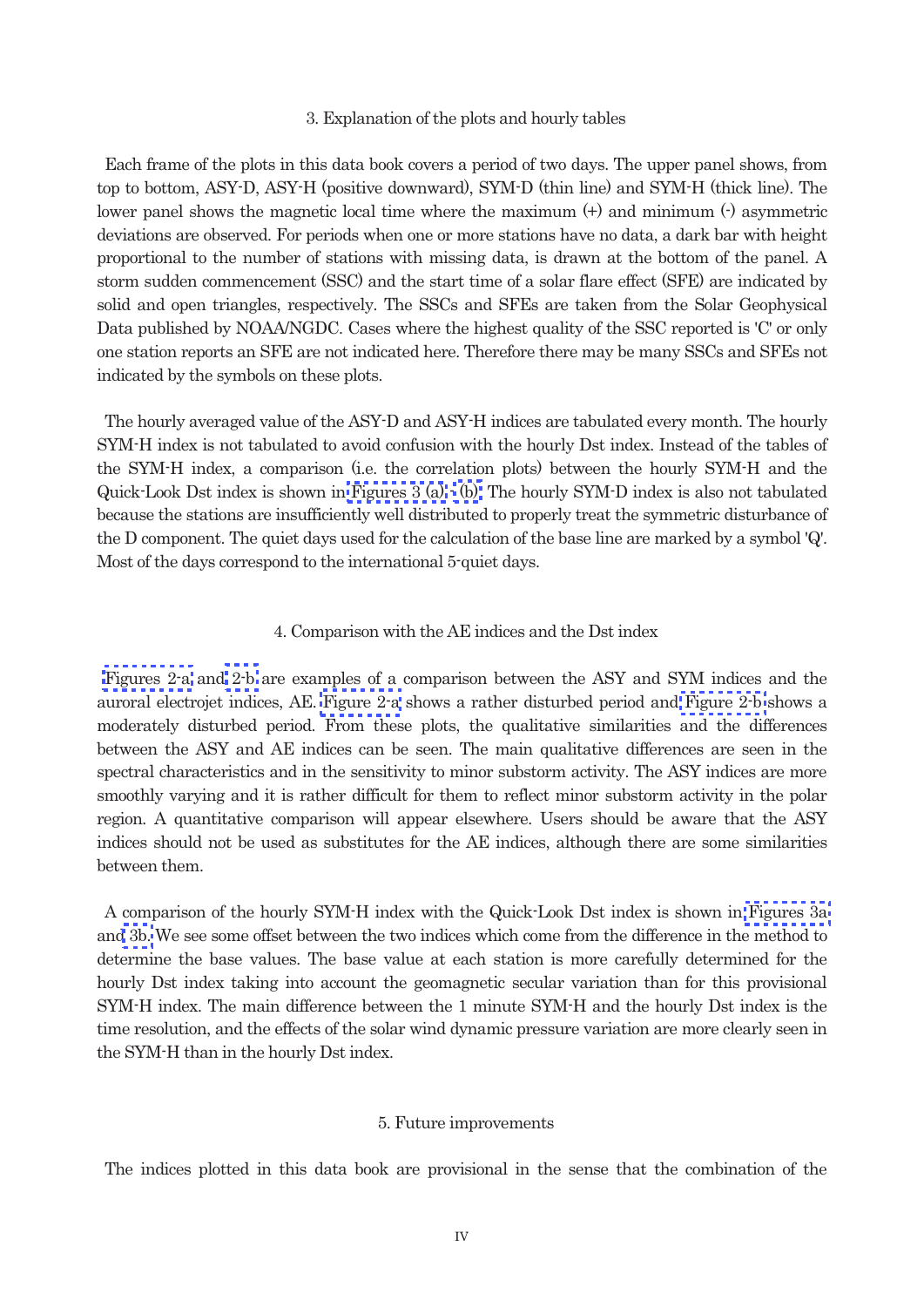<span id="page-4-0"></span>

Figure 2a. An example of a comparison between the AE indices and the ASY and SYM indices of rather disturbed period. An SSC is indicated by a solid triangle. The magnetic local time at the station which gives the maximum or the minimum asymmetric deviation from symmetric disturbance is shown by a symbol + (thick line) or a symbol - (thin line), respectively.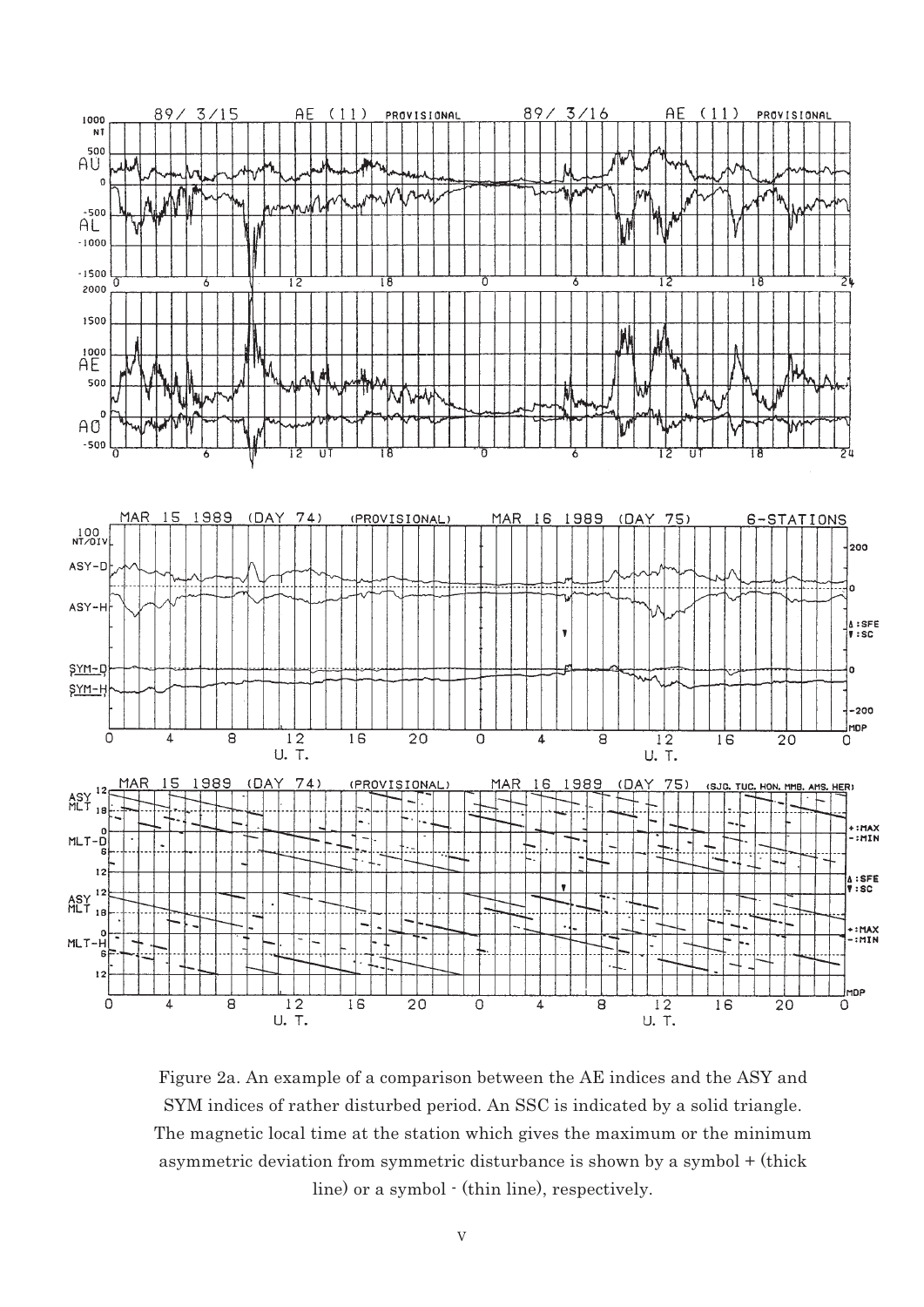<span id="page-5-0"></span>

Figure 2b. An example of a comparison between the AE indices and the ASY and SYM indices of moderately disturbed period. The missing data periods are shown by the dark bars at the bottom of the panel. The height of the bars is proportional to the number of stations (1 station in this case) with missing data period (MDP).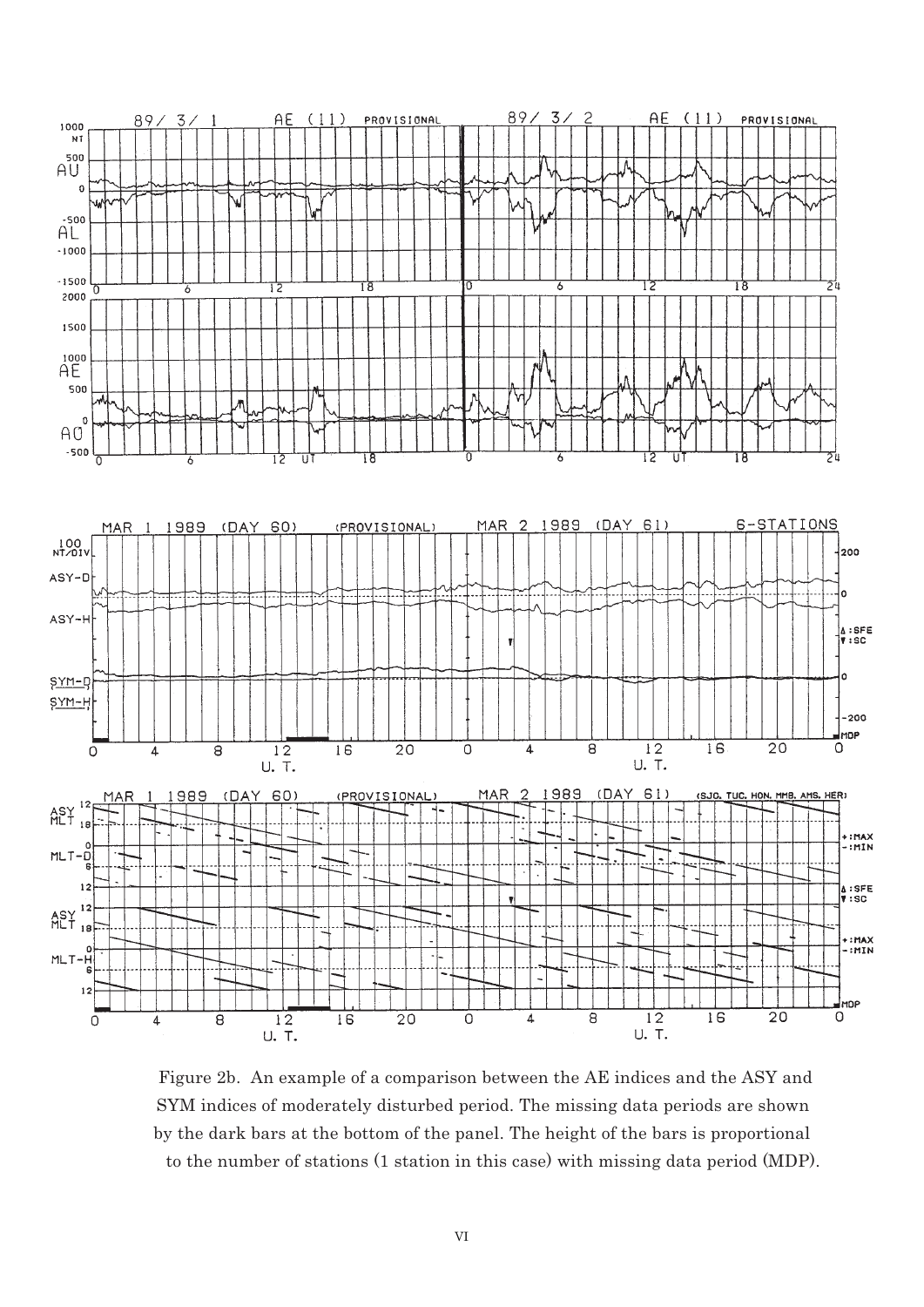<span id="page-6-0"></span>

Figure 3a. Correlation plots between the hourly averaged SYM-H and the Quick-Look Dst for January-June, 2009. The correlation coefficients R, the parameters of the regression line A and B (i.e. SYM-H=A\*Dst+B) are shown on each panel.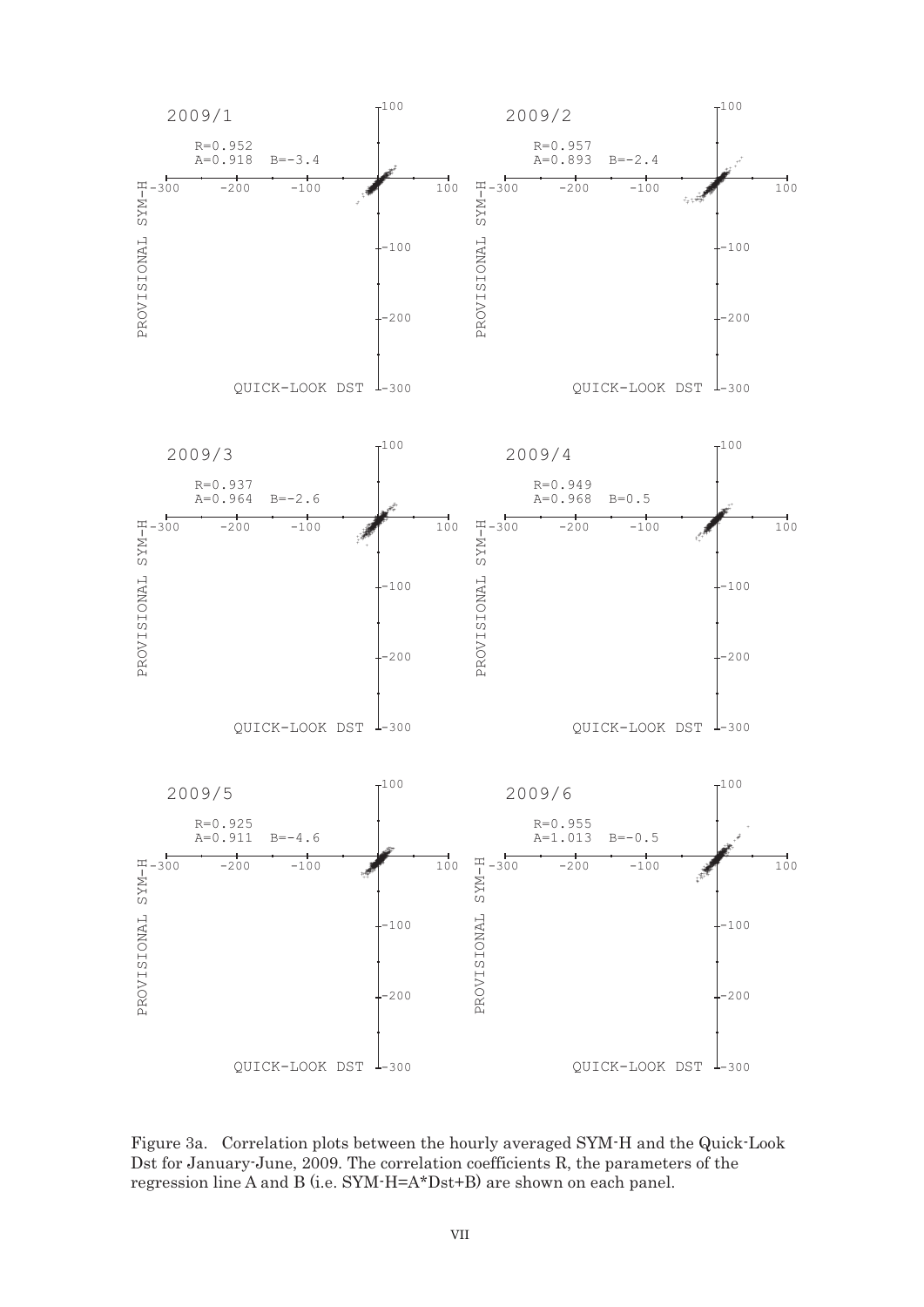<span id="page-7-0"></span>

Figure 3b. Correlation plots between the hourly averaged SYM-H and the Quick-Look Dst for July-December, 2009.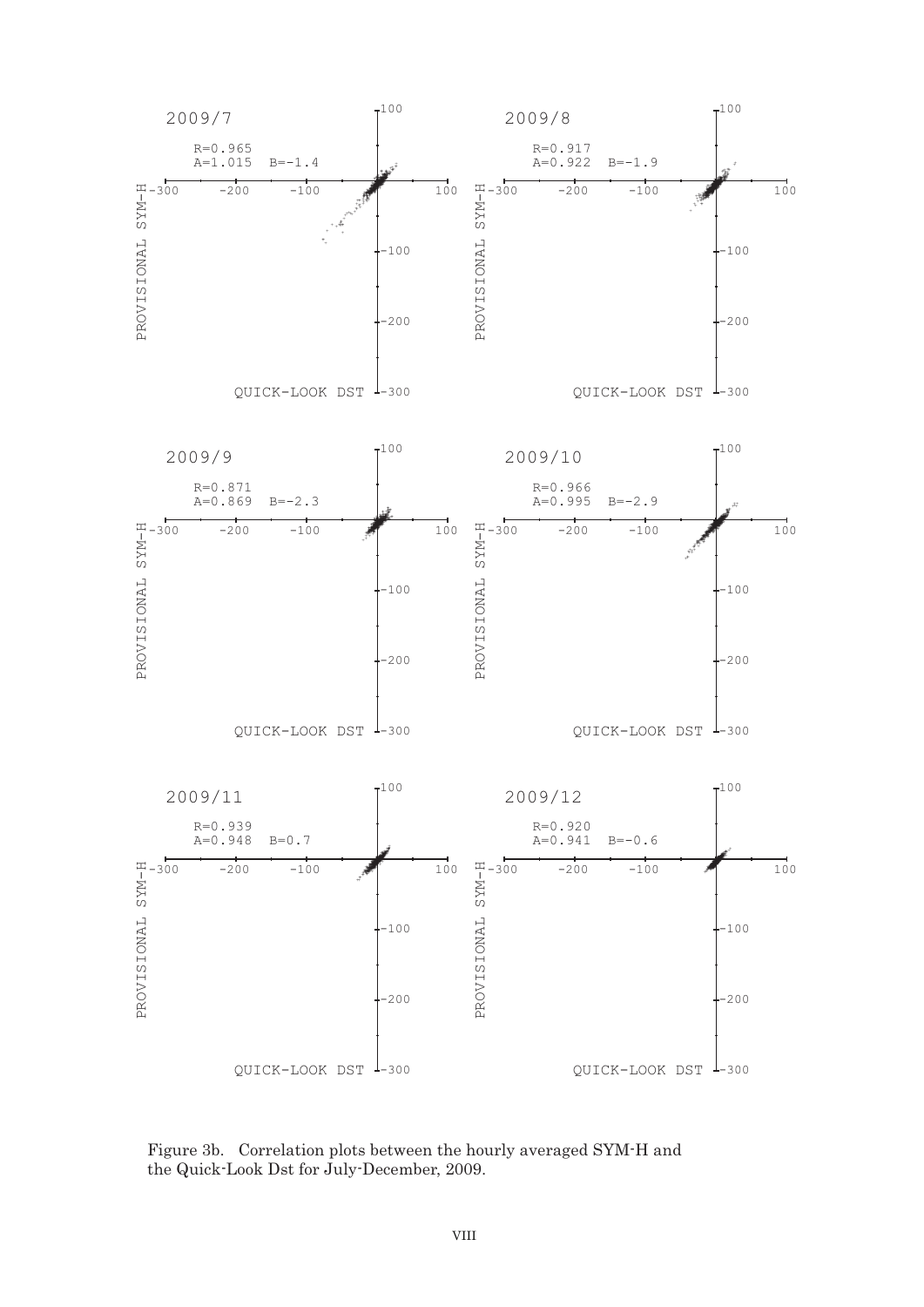stations could be changed in future to get more stable results with minimum universal time and seasonal dependence. It is necessary to continue the provisional derivation of the indices for some more years until the optimal method and the best combination of stations are established. The availability of the digital data could be changed and it will also be necessary to try to get the digital geomagnetic data from more suitable locations. Modification of the procedure for real-time derivation may also be necessary in future.

6. Post-Script files of the plots and WWW homepage service

The Post-Script files of the plots shown in the latest issue are available from our web page. The URL is:

<http://wdc.kugi.kyoto-u.ac.jp/asyplot/>

Plots with the AE indices for the period when the AE indices have been derived are also available from:

[http://wdc.kugi.kyoto-u.ac.jp/](http://wdc.kugi.kyoto-u.ac.jp/aedir/)

# Acknowledgments

The data used in this data book were kindly provided by the U.S. Geological Survey (HON, BOU, FRD, SJD, and TUC) through the World Data Center for STP, Boulder, the Hermanus Magnetic Observatory (HER), the Chambon-la-Foret Magnetic Observatory (CLF), Institut de Physique du Globe de Strasbourg (AMS), the Kakioka Magnetic Observatory (MMB), the Indian Institute of Geomagnetism (ABG), the Urumqi Geomagnetic Observatory, Seismological Bureau of Xinjiang Uygur Autonomous Region (WMQ).

The compilation of the geomagnetic data and publication of this data book have been supported in part by grant 208041 and 218046 under the Japan Society for Promotion of science (JSPS).

> T. Iyemori, M. Takeda, M. Nose, Y. Odagi and H. Toh Data Analysis Center for Geomagnetism and Space Magnetism, Graduate School of Science, Kyoto University, Kyoto 606-8502, Japan. TEL: 81-75-753-3929 FAX: 81-75-722-7884 E-MAIL: iyemori@kugi.kyoto-u.ac.jp WWW: http://wdc.kugi.kyoto-u.ac.jp/ (February 2010)